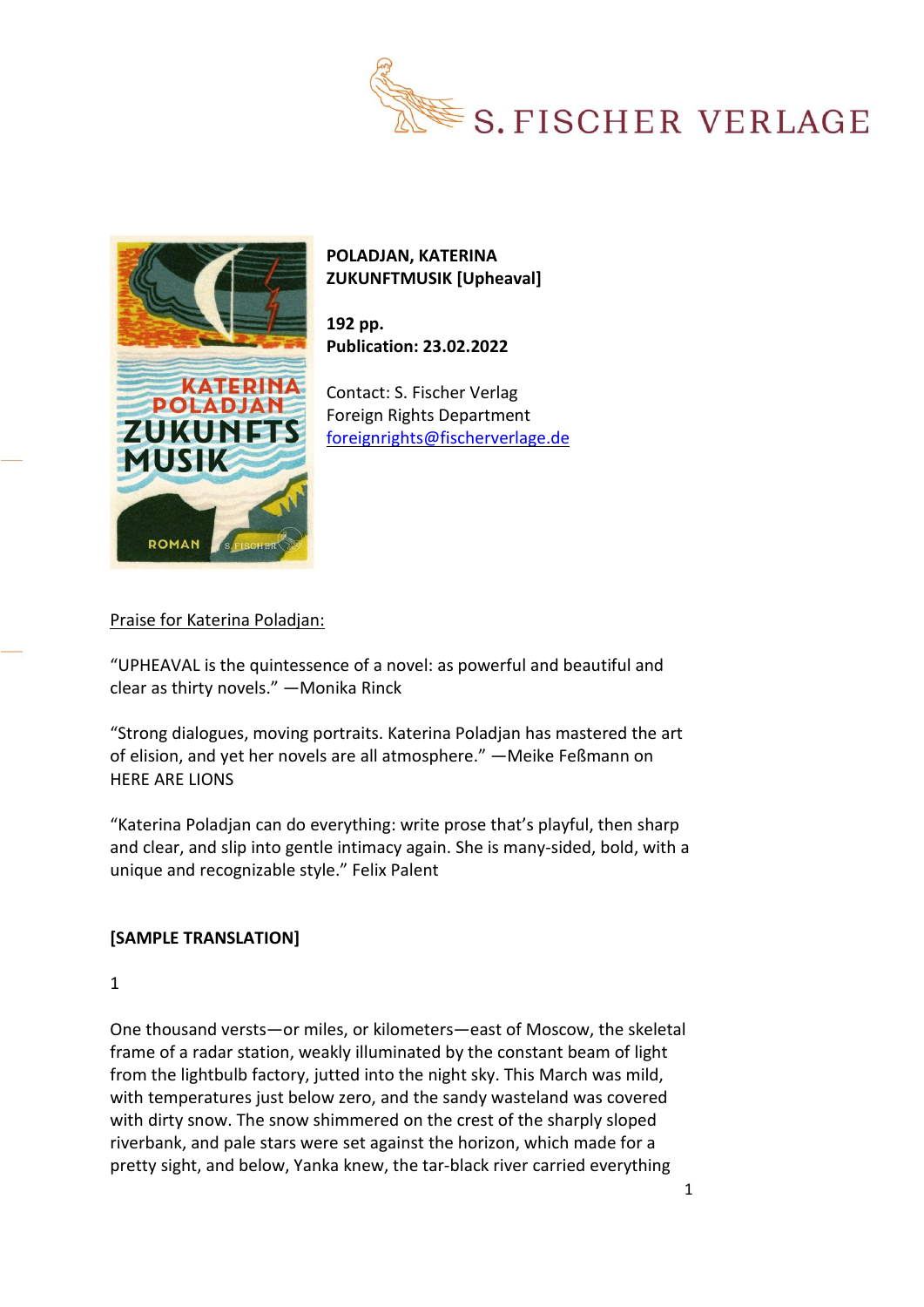

along in its current, even time itself. Yanka sat down on a tree stump, pulled up the zipper on her parka, and lit a cigarette. Her hand smelled sour, like metal.

At the start of the night shift, the foreman had made an announcement to the workers, raising high a transistor radio that was blaring Chopin's funeral march. *You know what this means*, he'd shouted, and declared that there was no reason to give up—now, more than ever, the Soviet Union needed light.

Two more hours until sunrise. Yanka threw her cigarette away, and watched the embers die in the icy sand.

 $\overline{2}$ 

Matvei Alexandrovich woke with a start to the sounds of clattering and scraping in the corridor. He fumbled for the wristwatch on his nightstand, and Gagarin slipped off his chest. It wasn't even five thirty yet. Matvei hoped Yanka wouldn't wake her child straight away, as she usually did after her night shift; the whining would severely disturb his morning rituals. He listened, and stroked Gagarin behind his ears. Over the past year, the old tomcat's fur had lost its luster, and Matvei had feared Gagarin would die, but the cat wouldn't even consider it.

Matvei Alexandrovich stood up and turned on the radio. They were playing the third movement of Chopin's Piano Sonata Number 2, the funeral march. He turned down the volume, positioned himself next to the bed in his underwear, stood on the tips of his toes, ready to begin his daily set of calisthenics—and then little Kroshka began to howl. Matvei sank down on his heels and listened. The child was silent again. There was still a slim chance she hadn't woken everyone up, and they wouldn't appear in the communal kitchen in a few moments. Matvei Alexandrovich threw on his dressing-gown and slippers, cleared his room in two steps, and crept out. He paused briefly in the corridor: in the professor's room, it sounded as if someone were coughing into the bell of a tuba.

A large pot with rice and meat stood on the Karisens 'stove. Without bothering to turn on the light, he picked up a spoon and ate directly from the pot. The meat tasted delicate, like chicken. Or was it snake? But where would the Karisens have gotten snake? Even in the summertime, there were only a few sad-looking slow worms in the city park. He ate a few more spoonfuls, wiped his mouth on a threadbare kitchen towel, and looked around the kitchen, which revealed the traces of its aristocratic past in the dim glow of a streetlight.

Six groups of renters lived among these crumbling turn-of-thecentury moldings and tried to keep out of each other's way—as much as circumstances would allow. Matvei rarely saw the people who lived in the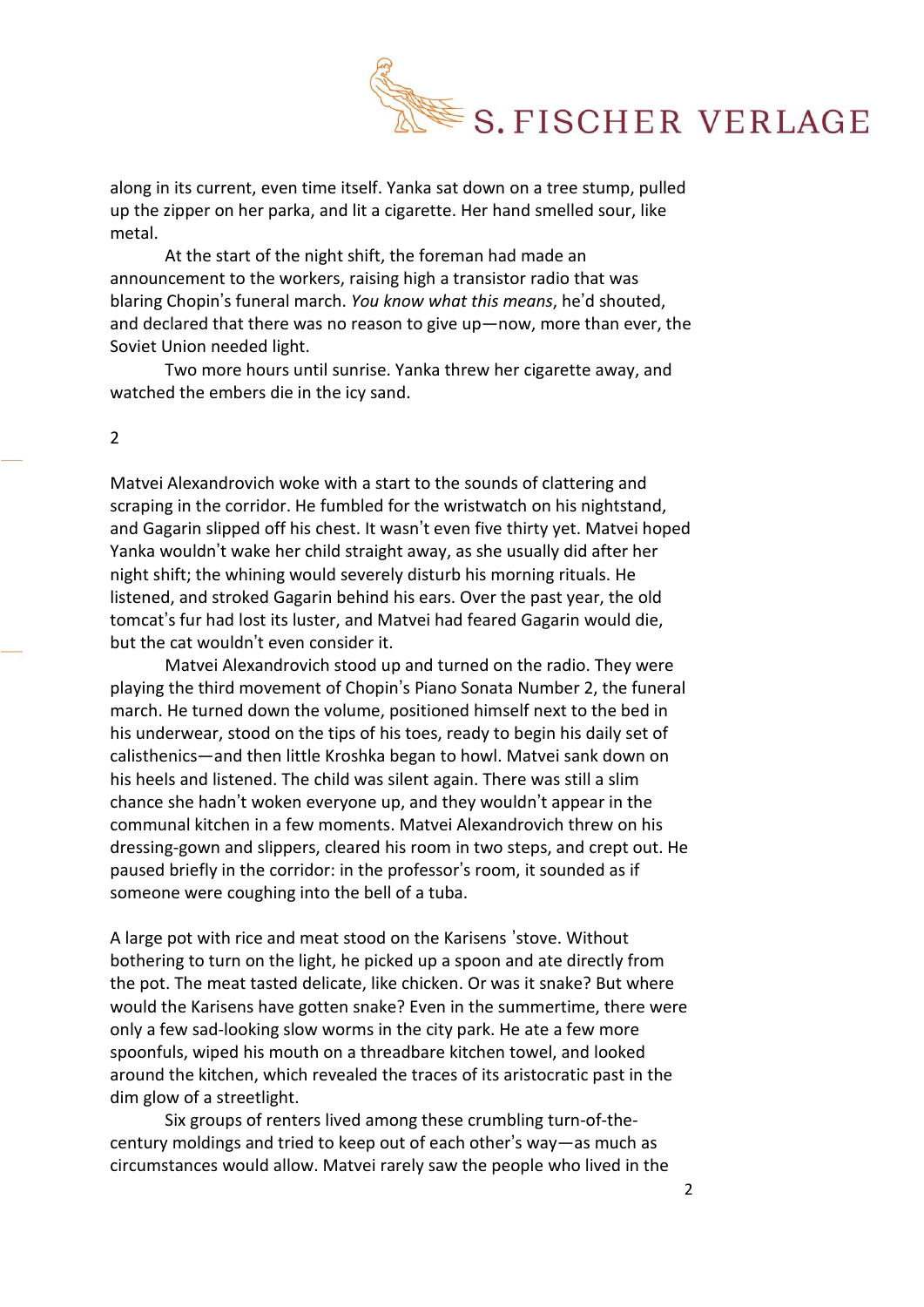

rooms at the end of the corridor, the Karisens or the old professor, who lived such an inconspicuous life that Matvei always forgot his name. Midway down the corridor was Liebermann, and next to her—in the largest room of all—were the Kosolapys. Matvei had more to do with the women at the front of the apartment; their room was opposite his.

Matvei Alexandrovich put the spoon into a washtub full of dirty plates and cutlery. The lack of cleanliness was a constant, tedious topic in the kommunalka, but in the end, the Karisens always cleaned up. No one knew when they did it, and no one had ever seen them at work, but sometimes, in the middle of the night, Matvei Alexandrovich thought he could hear the Karisens going about with their dustpan, mop, and broom.

Next door, Yanka was drawing a bath, which would indefinitely postpone his shave.

An electric spark from the overhead wires of the seventeen bus, which was driving past, illuminated the face of Mikhail Potapych Toptygin, who lived on the shelf as a coin box. The inhabitants of the kommunalka were supposed to slip a few pennies into the slot between the bear's eyes every week for shared purchases of curd soap and toilet paper. Mikhail Potapych Toptygin always had an empty belly, but as if by magic, the supplies were always restocked when necessary. Let that be a lesson to those who complained about their system.

Matvei Alexandrovich looked out. Only one window on the street was illuminated; everyone was still fast asleep. Perhaps, by the glow of a table lamp, two people were entwined on a couch in the throes of love, healthfully groaning and straining, kissing each other until sunrise. Matvei Alexandrovich sighed, then started because his sigh echoed eerily in the kitchen. He sighed again, this time more quietly. He growled a little, grumbled, hummed, hummed more loudly, then sang:

## *Martyrs forever,*

*You fell and you died, We stand here and mourn you In heart and in mind, You fought and you perished For justice to come But we, we are mourning The loss of our sons.*

"Have the martyrs hidden themselves away in our kitchen, dear Matvei Alexandrovich?"

He spun around. Before him stood Maria Nikolayevna, dressed in a pale pink dressing-gown, and he didn't know whether it was a sudden impulse, or the blonde locks which fell down to Maria Nikolayevna's shoulders, blonde locks that she pulled back into a severe bun each day, or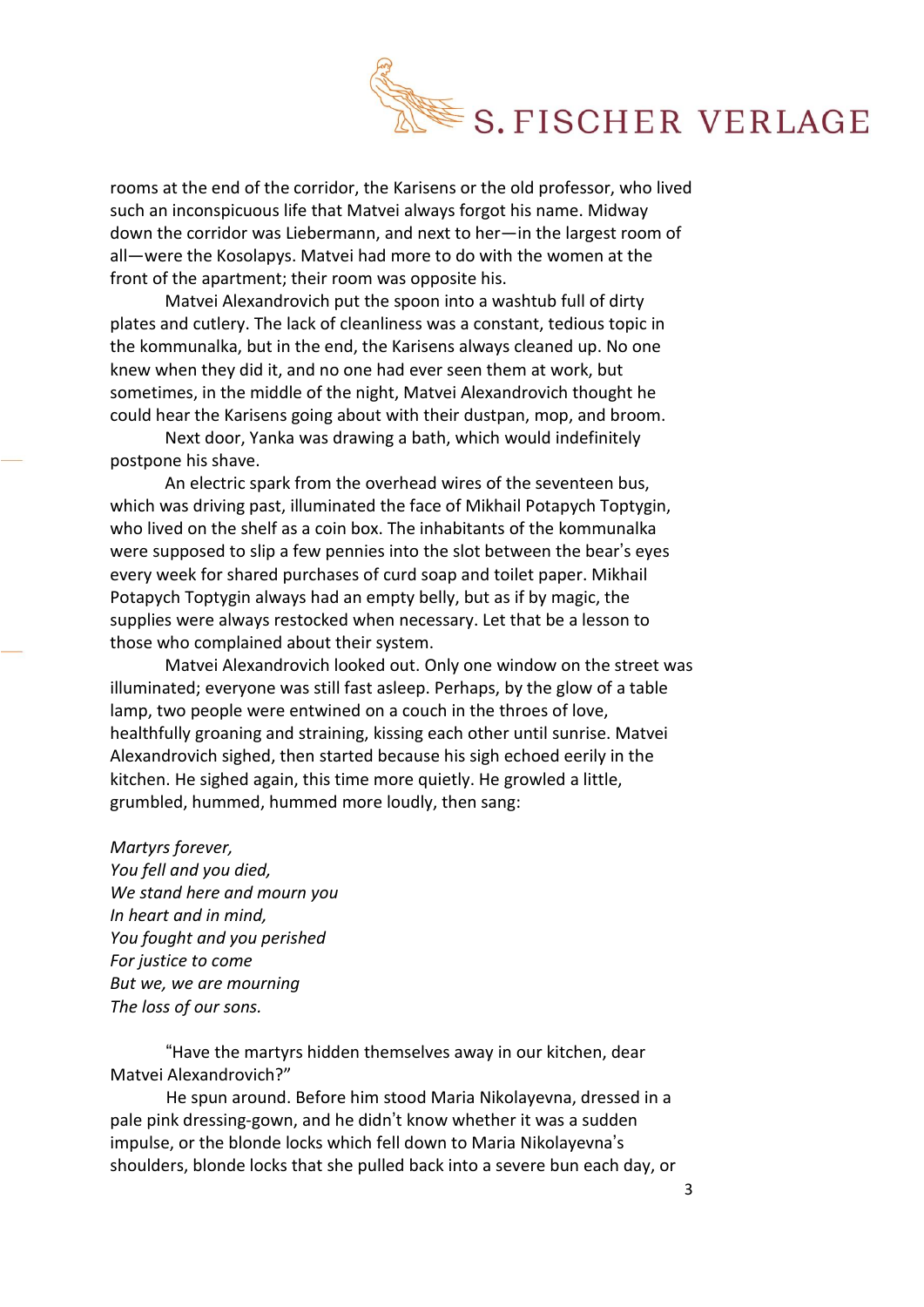

whether it was the collar of her nightgown, which showed beneath the lining of her dressing-gown, but he grasped Maria Nikolayevna by her shoulders and belted the next verse of the song into her face, as if there were no tomorrow:

*One day though, When freedom for mankind arrives And finished the longing with which you did strive Then we will extoll you And all your brave lives For the highest of mankind So we could all thrive.*

"Matvei, calm down. I'll make us some tea. I have some chocolates too, I was saving them for my mother's birthday, but you seem to need them rather badly right now."

"If I'd known that a patriotic song would grant me the pleasure of your company and some chocolates, I would have done so long ago!"

Maria Nikolayevna turned on the light and set to work at her stove. Matvei Alexandrovich examined her ankles, which were visible as a small, white stripe between the hem of her dressing-gown and the fake fur cuffs of her slippers. He let himself sink into a chair. No star or sun had the right to intrude into someone else's orbit and lead to the unforeseeable consequences that expressed themselves in the dreadful disorder of his thoughts.

"You know, Maria Nikolayevna, every person lives in their own, separate world; that's a fact and it seems right and fair to me. Now, your daughter Yanka lives in a particularly foreign and distant cosmos, but does that give her the right to be selfish and wake her child when she comes home from her night shift at dawn, which blubbers and cries and rudely awakens the entire kommunalka?"

"Our lives are shit," said Maria Nikolayevna. She handed Mavei a cup of tea, sat down with him at the table, and bent over the box of chocolates. But then she seemed to realize that this statement, which she enjoyed saying often, was inappropriate in this moment.

She quickly added, "But not for long, because spring will come soon, and the birch trees will have small, green leaves."

"When it comes to trees, I'll admit that when you talk about the bark of a mountain ash or an alder tree, or the color of a birch leaf, I feel as though you're not talking about trees but about me. I'm flattered by how sweetly you talk about the trees, which lead such quiet, noble lives. Let me tell you one more thing, but don't make fun of me: thirty years ago, my younger self could never have imagined how melancholy I become when I think about those trees."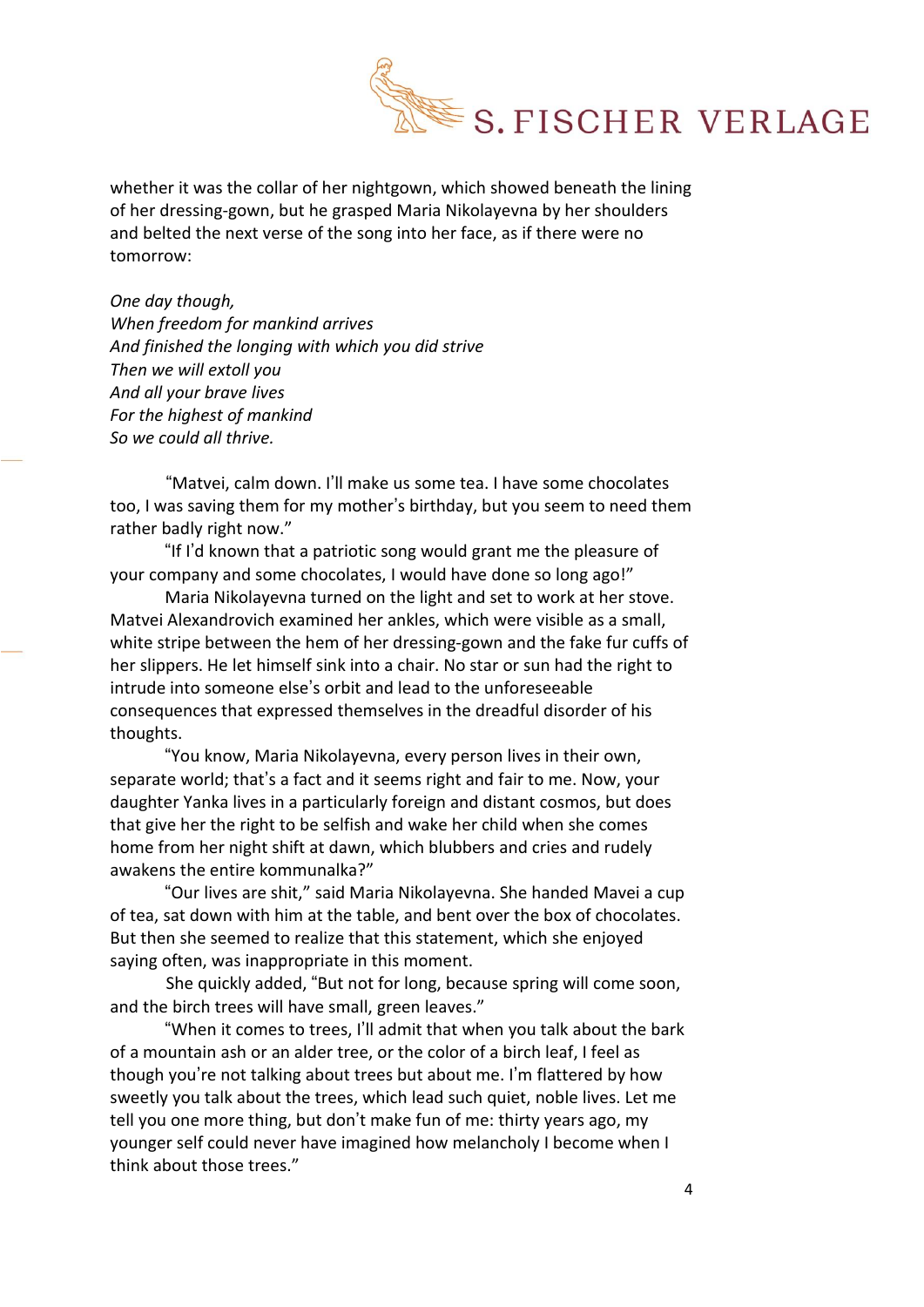

Maria Nikolayevna emitted a big, loud, beautiful yawn, got up, took the kettle off the stove, pushed aside the laundry, which hung from several lines that were strung up across the kitchen, and finally asked, lost in thought: "Trees, you say? You're reading too much Turgenev."

A radio was turned on at the far end of the apartment, and the final strains of Chopin's funeral march rang out, then a choir intoned: *Martyrs forever, you fell and you died.* The radio was turned off again.

"Yes, trees," said Matvei Alexandrovich, who suddenly felt very tired. "If you like, I'll take you for a walk in the park next Sunday and show them to you."

"Oh, Matvei, there's no need. Who knows whether the trees aren't in mourning too, and will make for a sad sight."

"What do you mean, dear Maria Nikolayevna?"

"It's clear someone in Moscow has died again. By the way, do you have the time?"

"The time?"

"What time is it?"

"Almost six thirty. I don't think that the trees are in mourning, except for the willows, of course. Elms and birches naturally have a cheerful, lighthearted disposition. Oaks can sometimes be a bit stern, but mourning? We mourned for Stalin, we mourned for Brezhnev—and today?"

Maria Nikolayevna looked at Matvei Alexandrovitch for a long time and said nothing. Then she tossed four lumps of sugar into another teacup and stirred it well.

"Your tea, mother."

Varvara Mikhailovna came in, took the tea cup, looked at her daughter and said, "I'm going to die soon."

"Good morning, Varvara Mikhailovna," said Matvei Alexandrovich.

Varvara Mikhailovna grunted in reply and turned back to her daughter.

"Where's Yanka?"

"Taking a bath."

"Of course. What else. She's either bathing or screaming."

"She doesn't scream, she sings."

"And who died? They're playing Chopin."

"Matvei Alexandrovich suspects—"

"As long as no official announcement has been made, I have no suspicions!" bellowed Matvei Alexandrovich with unusual force.

"Well, no matter who died," said Maria Nikolayevna placatingly, "I have to get ready now. See you later."

"Watch out for the Karisens," said Varvara Mikhailovna.

"Watch out yourself."

"Maria Nikolayevna, before you go—your daughter is hogging the bathroom again. We have to do something."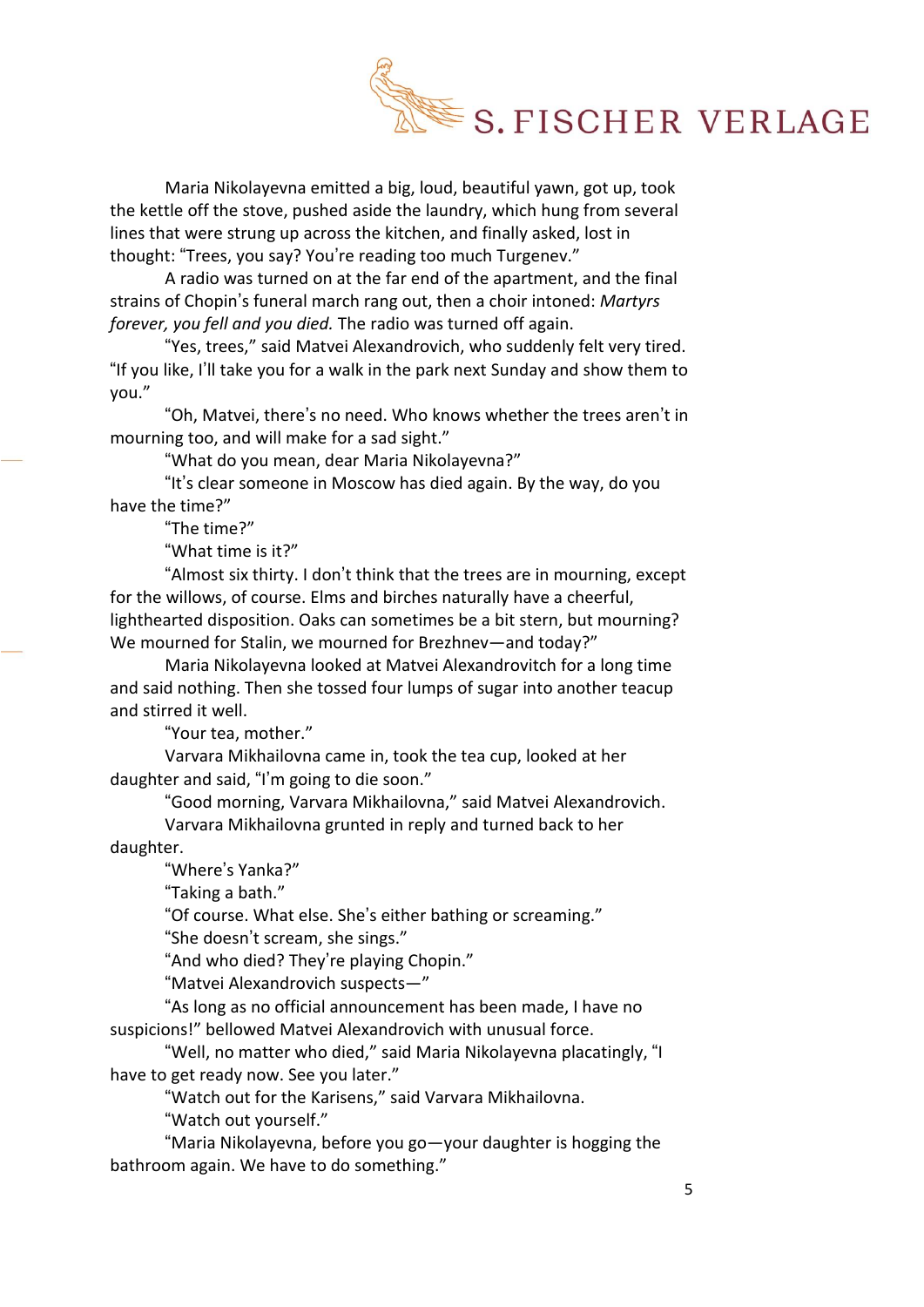

"And what should we do, Matvei? Any suggestions?"

Little Kroshka appeared on the threshold with bare feet. Varvara Mikhailovna put her on her lap and produced a pair of wool socks from her bathrobe.

"You'll catch cold, child! But no one around here cares, my poor angel."

"A man should talk to her. Set her straight, you understand?"

"I do, Matvei Alexandrovich, but you won't be the one to do it."

Maria Nikolayevna pushed past him out the kitchen and knocked loudly on the bathroom door. *Yanka, come out now.* She tried to make her voice sound commanding. They heard Yanka sing a few more bars and swear.

"You see, there's nothing to be done," Maria Nikolayevna called over her shoulder.

3

Yanka raised her left leg out of the lukewarm water and observed her foot, moving it in circles—it was a solid foot. She closed her eyes. *Only five more minutes.* Her limbs were heavy. The shift had felt never-ending, illuminated by thousands of blindingly bright lightbulbs. Screw, check, screw, sort. These night shifts sharpened her awareness in a peculiar way, and Yanka began to find everything meaningless. She remembered that during her break, her colleagues had stood together chatting, and when she'd joined them to smoke a cigarette, they'd quickly glanced at each other and changed the topic. What were they talking about? It didn't matter. Her colleagues didn't matter. The factory didn't matter. She could be weightless, or sad, or stupid and happy. Or she could stop—finally stop—asking herself how she might be, or what she wanted to be, or what the world wanted of her. Was she useful, or could the world get along without her? Her hand moved tentatively to her stomach, her hip, little bubbles rose and burst on the surface. She dove and swam towards the shore, rising up again. They were all there: Pavel, Olga, Emi, Kostya, and Andrey. Emi and Kostya were entwined on a blanket, devouring each other. Olga was reciting a poem by Pasternak, Andrey was watching the shashlik cook over the embers, and Pavel was standing on the shore, keeping a lookout for her.

"Can one of you bastards throw me a towel?" she shouted, standing in the ice-cold water, so cold the fishes had decamped to Africa. Pavel tossed aside his shirt and pants and ran towards her, penis flapping, and wrapped her tight in his arms.

"So you're my towel," she mumbled into the hollow between his neck and collar bone.

"Yes, I am."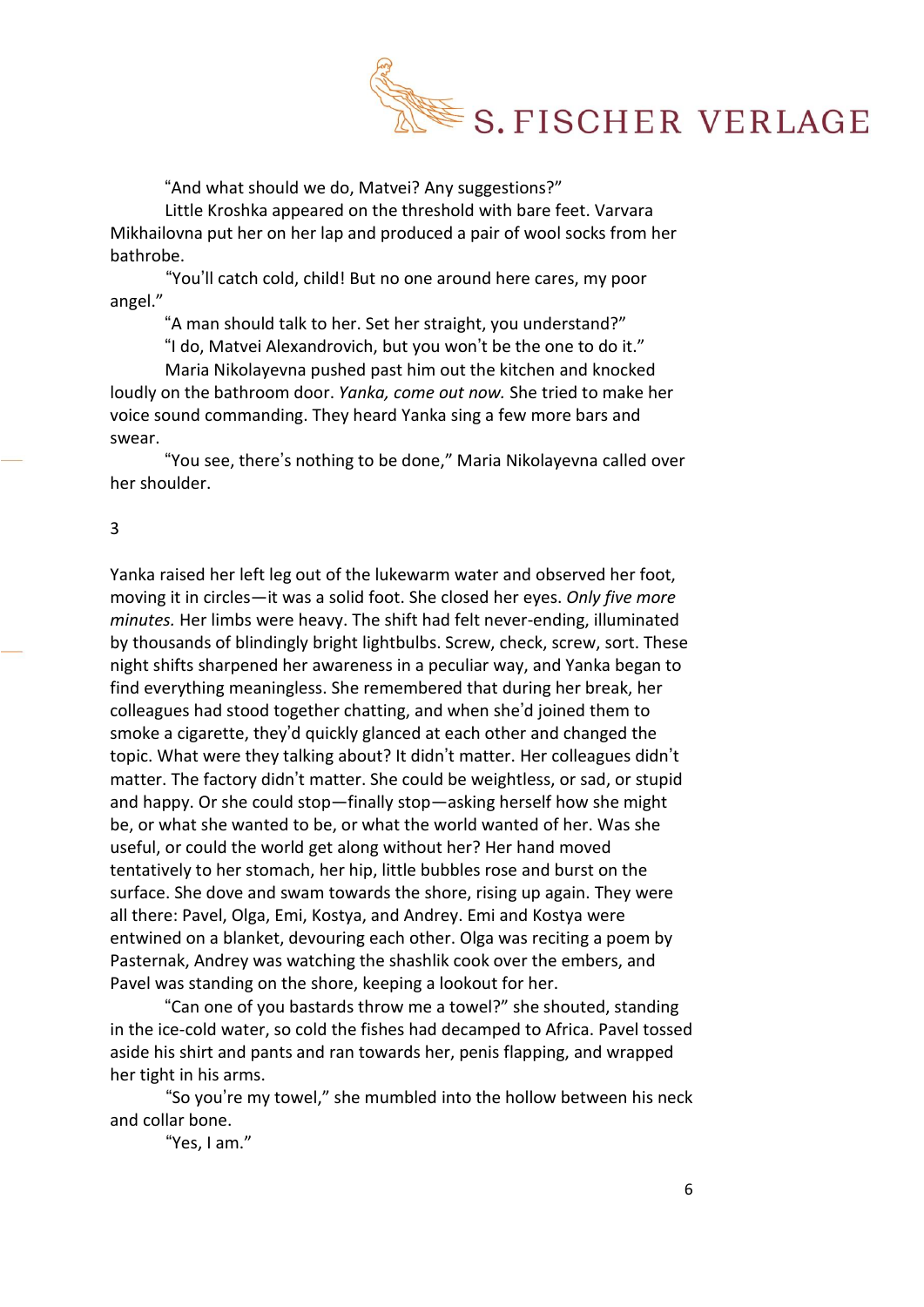

Andrey struck an athletic pose with the grill tongs and stuffed an enormous piece of bread roll into his mouth. They were surrounded by shimmering birches, glistening water, and the sharp knowledge that the summer couldn't last forever. With naked Pavel clinging to her, Yanka tried to move from where she stood, and trudged through the grass as if she were skiing on wet snow, step by step.

"You'll break my back!"

She pinched his testicles, and he finally let her go and fell as if dead to the floor. Andrey tossed Yanka's shirt over to her, and grinned.

"What?"

"Shall we sing a song, Yanka?"

"For whom?"

"For us?"

"What song do you want to sing?"

Instead of an answer, he gave her a skewer with burnt onions and fatty meat, and watched her mouth as she chewed. He took the pieces of fat she pushed aside and ate them.

"That's the best stuff, and you spit it out."

Yanka let some more hot water into the bath. It was so wonderful in the belly of the tub. *Dear God, everything is still before me: let me kiss many mouths, and let my songs be heard.*

That evening, she would hold a concert in her kitchen, a kvartirnik, just she and her guitar in front of ten, maybe twenty, people. It would get crowded if that many came, and she still didn't have a decent instrument. A few days ago, Andrey had drunkenly stumbled into her guitar. The body had survived the kick, but the heel had split from the body, and the neck looked like it might become loose soon.

Andrey covered up his embarrassment with a joke, "You ought to thank me, Yanka, it finally sounds like punk music now."

Pavel almost charged at Andrey, Yanka calmed them down, and Andrey quietly slipped away. Pavel promised to get her a new guitar, but each time he'd come back to her with excuses: hard to find, too expensive, not right for you, what happened to Andrey's guitar anyway?

"He misplaced it."

"Doesn't Olga have one?"

" Olga plays the violin."

"Yanka, I promise you'll have a new guitar for your concert." Pavel even claimed that the famous B.G. had come from Leningrad and wanted to attend her concert. Andrey didn't think much of B.G., called him a sell-out and a traitor because of his western girlfriend, who had allegedly smuggled his recordings to the United States and brought him back a red Stratocaster. Now he could perform with his Stratocaster in the Leningrad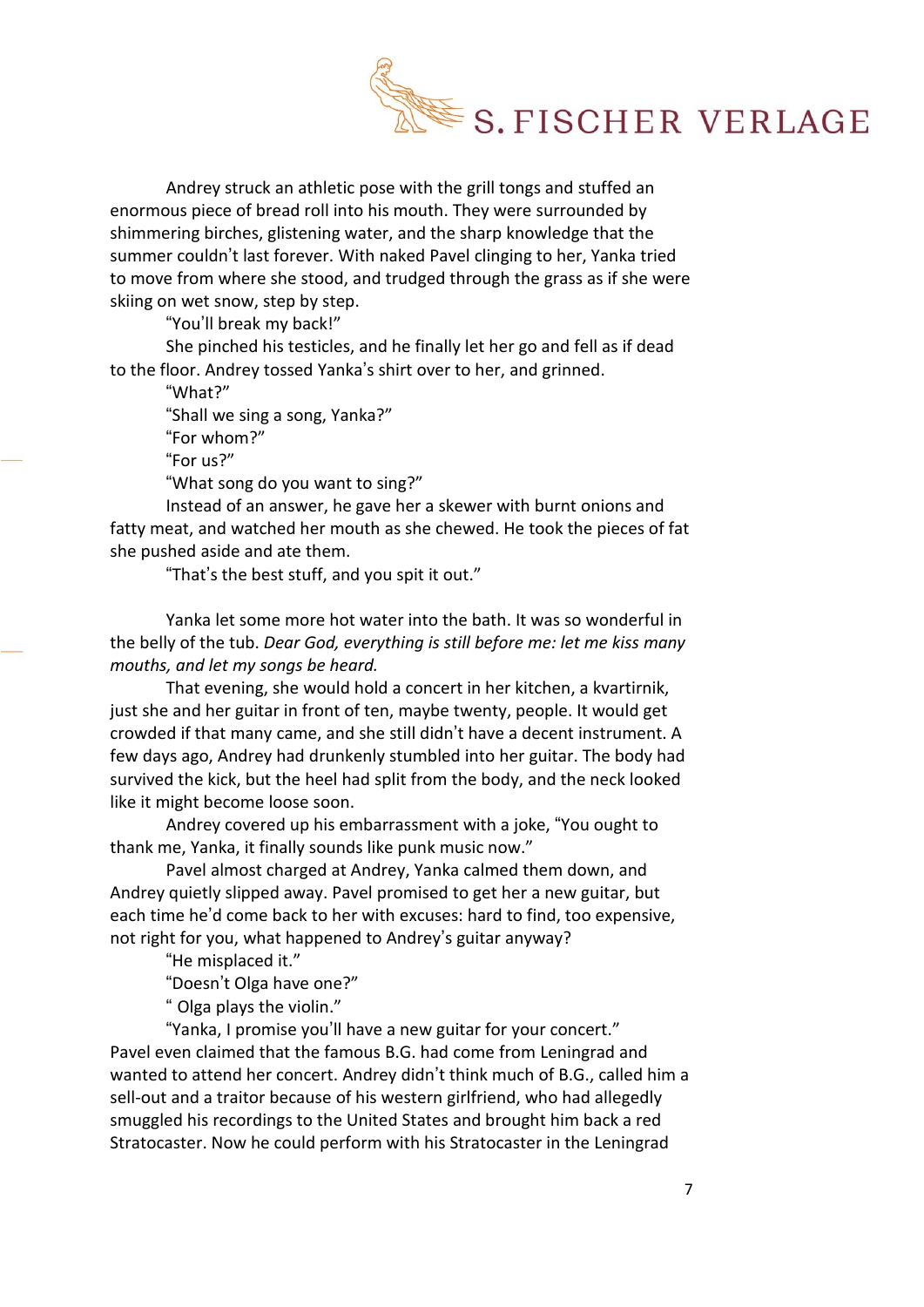

rock club–under the eyes of the KGB, but still in front of an audience and on a proper stage. But those were probably all lies.

Andrey had also told her about a singer named Diaghileva, who only made music for herself and didn't care whether anyone else liked her songs. But this Diaghileva was probably one of the chosen few who roamed the country unafraid, with a burning soul, let herself be arrested, and had torrid love affairs with others in that chosen few. Yanka's soul should burn too, she wanted to burn with love, be loved ardently. Would she have to play the guitar until her fingers were bloody, like Andrey? Would she have to be arrested by the police for disturbing the peace, like Diaghileva? Yanka went to work obediently and sometimes even enjoyed it, because she could forget about the world while checking the lightbulbs and compose her songs to the rhythm of the machines. She would write an unforgettable song by her twenty-first birthday.

The water slowly grew cold. She could hear Kroshka babbling happily. Kroshka, who had only just lain at her breast, amazed her: to think that so much milk could flow out of such small breasts. Once Yanka had woken up at night and felt as though Kroshka wasn't breathing anymore, that she had somehow lost her breath, that their life together was already over before it had properly begun. She had imagined Kroshka's small, exhausted lungs, and screamed so loudly she couldn't even hear the scream. Only when her mother and grandmother started up from their sleep and Kroshka's thin voice joined in the scream had Yanka come to her senses and fallen back on her pillow. Silly goose, she was only asleep.

If Yanka were to spend any longer in the bathtub, she wouldn't manage to get Kroshka dressed for kindergarten and spend a few minutes with her. To be honest, she barely saw the child anymore. Sometimes Kroshka looked at her wide-eyed, as if she were confused, as if there were a misunderstanding between her and Yanka. *Excuse me, have we been introduced? Have we met before somewhere?* And when Yanka admonished Kroshka to do or not do something, it felt odd, awkward, and sometimes she even felt as though she could see a flicker of scorn pass through the child's eyes. She didn't know if the scorn was really there. Maybe she was just afraid that she had nothing to offer her daughter. Then came the pangs of conscience about asking her mother to care for the child, or sleeping while her mother brought Kroshka to kindergarten. Maria never refused, never said no, or even complained. Sometimes, Yanka noticed with alarm that her young mother had begun to grow old; she saw the traits of her grandmother in her face, the slight squint in her eyes, the twitching in one corner of her mouth.

Yanka got out of the tub, dried herself off, and used the towel to wipe off the mirror, which was foggy with steam. She laughed, and watched the laugh transform her face. Shine, my little star, shine.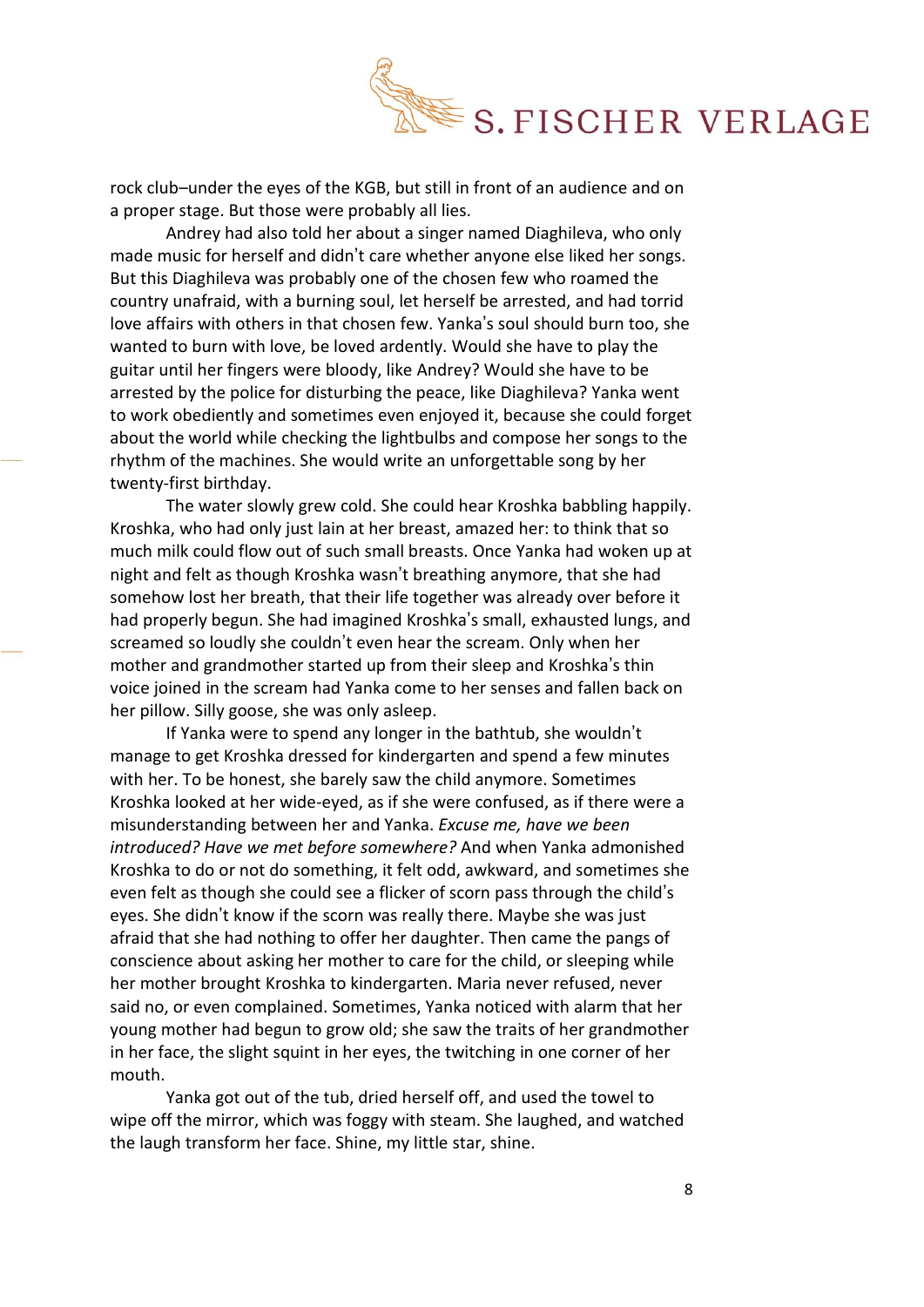

4

Maria Nikolayevna folded up her bed and banged it into place with her fist, pushed the room-divider between the door and closet, took off her dressing-gown and nightgown, and got dressed. She flung away her slippers, which were slit open on the sides for comfort, and now they lay scattered on the floor, looking forlorn. Maria lay down on Yanka's bed, pulled the curtain shut, and stared up at the ceiling. She had a little time before she had to leave the house. Now she could have a few minutes alone.

She heard pots clattering in the kitchen. She pictured Varvara digging through the dried mushrooms, mushrooms which were collected every summer and hung up to dry from the kitchen ceiling. They exuded a musty, earthy smell. Then she heard her mother's steps on the corridor, headed towards the toilet. In a moment, she would open the door with a sigh, and swear because the lock still hadn't been repaired, take her toilet seat down from the hook on the wall, and get angry that someone had forgotten to hang up theirs. Varvara's muffled mutterings floated over, then she heard the flush.

Yanka was singing in the bathroom. Maria always thought that Yanka's voice seemed too big and full to belong to her delicate daughter, who would be twenty-one soon and had stoically proclaimed, with dry, chapped lips and eyebrows knit together, that she wasn't going to grow up. Yanka had decided to have the child, despite all the good advice she had received. I'm going to have my baby, and you'll help me with it, she'd declared, and stuck with her decision. Yet she'd had so little interest in practical matters she couldn't even name the father of her child. Or perhaps she hadn't wanted to. Maria even liked some of the young men who hovered around Yanka, and she'd secretly imagine that her favorite was Kroshka's father: sometimes this one, sometimes that one. In contrast to Yanka, little Kroshka was a quiet, undemanding child. When she was given thick porridge with butter, she was happy; when she was put in front of the TV, she quietly gazed at the screen; if Maria kept her in the kitchen with her, she eagerly observed the goings-on with red cheeks. The only thing she disliked was going to kindergarten.

Sometimes Yanka would come home drunk from a concert or party, wake Kroshka up, and cry in her lap that she was a bad mother, that they'd soon have a place of their own—and so on. This frightened Kroshka, and she'd break out into a rash and have little red spots on her arms and legs. As soon as Yanka got herself under control and stopped wallowing in self-pity the red spots would disappear.

Maria didn't know when Yanka had discovered her love for music, only that what Yanka called music seemed like screaming to everyone else. That's what her mother called it. That's what Matvei Alexandrovich complained about. And that's what the cultural committee said when Yanka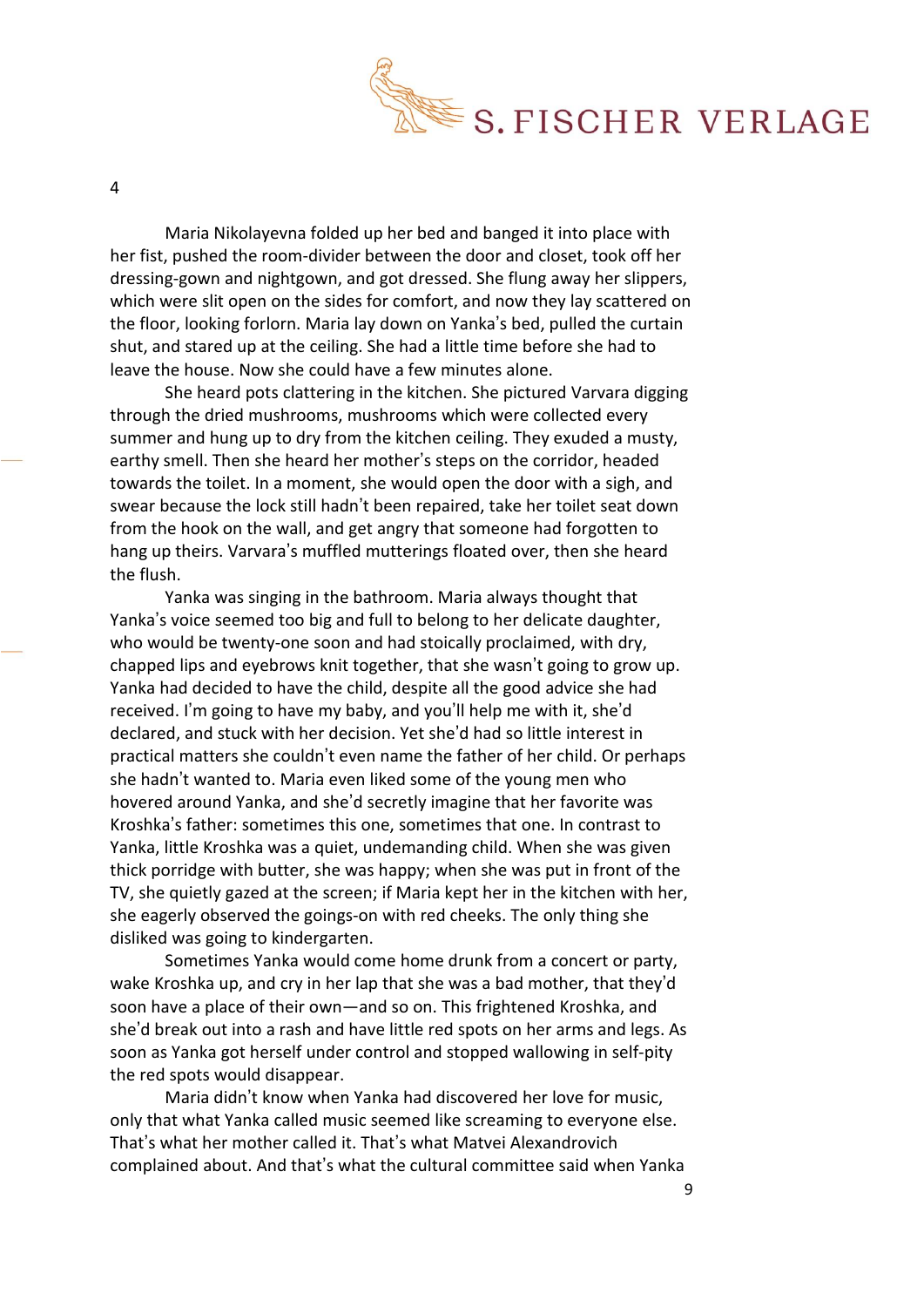

and her friends applied for a permit to perform in public. But she was moved by Yanka's music, sometimes even enchanted by it. Yanka's songs were somber and profound, and when she accompanied herself on the guitar, Maria could barely recognize her daughter. Yanka could express things in her songs that Maria only mulled over in vague thoughts at night, with empty catchphrases from bad movies, nothing original.

Sleep had become an adventure anyways; she woke up several times each night, got out of bed and wandered through the apartment. Liebermann snored, the Kosolapys 'grandfather clock ticked, the professor was just as quiet as by day, and the end of the corridor held only dim darkness. Only under Matvei Alexandrovich's door did she sometimes spy a small shaft of light, and a few times she had been tempted to shyly knock on his door, since they might as well pass the time together if they were both awake. Of course she hadn't knocked, she'd been too afraid that he might misunderstand her intentions, that she might misunderstand things herself. So she remained alone. And she was tired of being alone. She wanted to drink wine and fondle someone's hairy chest, but there were barely any men in this country. It didn't matter which way you looked—only women. Two men worked alongside thirteen women at the museum. That wasn't necessarily a bad thing, since she preferred dealing with women, but she didn't want to be surrounded by them forever and spend every night lying between her mother, daughter, and granddaughter.

The water stain on the ceiling had turned the color of mud. In the beginning, this room had meant freedom to her. She had moved in with Boris and away from his parents, they had been assigned this room, and barely one year later, Yanka had arrived. They had been happy here. For a few years. Then her father died and her mother moved in. Maria turned her head towards the couch, where Varvara lay like a corpse every night, wheezing gently and smiling in her sleep. Closed, bright eyelids, lips slightly parted.

"Are you sick? Why're you lying in bed?" Varvara Mikhailovna ripped aside the curtain suddenly.

"I'm not lying in bed, mother, I'm lying on the bed."

"You should have put on your dressing-gown. You're lying on Yanka's bed in street clothes."

"Yes."

"Are you sad?"

" $No.$ "

"A woman your age shouldn't wear skirts that short."

"My skirt isn't short, and I'm not old."

"You're almost sixty."

"I'm forty-five."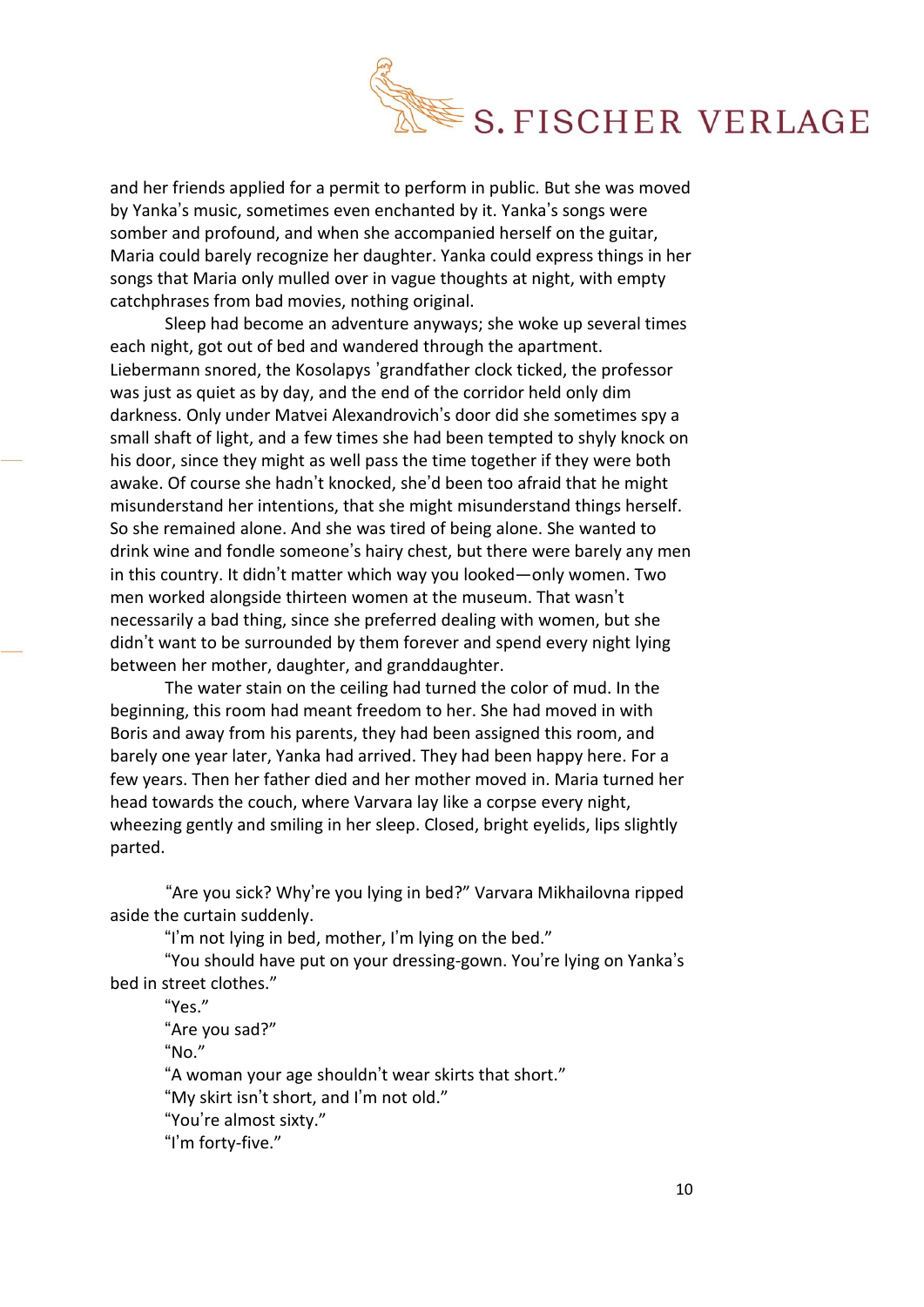

Varvara Mikhailovna sat down on the bed next to her daughter. "You're right to suffer, right you are. Good thing we have each other; good thing you have me; good thing we'll always have each other; we'll always be together, won't we?"

She rocked back and forth and emphasized each sentence with a sigh. Then she bent down to her daughter. "You'll never leave me, will you?"

Maria Nikolayevna sighed with her, then sat up, rubbed her forehead, moved her head as if shaking something off, and said sternly, "That's enough. I'm fine."

Yanka came into the room with Kroshka on her shoulders and a pile of laundry in her arms. She put the laundry on the dresser and Kroshka on the ground, took off Kroshka's pajamas, sniffed at them, and put them, folded, on Kroshka's bed. Yanka was so tired she looked as if she could barely stand. She dressed the child in a clean shirt, woolen tights, and a wool dress. She combed Kroshka's hair and tied her thin braids together with white tulle ribbons.

Varvara Mikhailovna stood up, absent-mindedly stroked Maria's hair as if to apologize, inspected the laundry, and sorted out the foreign pieces into another pile. Maria knew she would have to hurry so Kroshka wouldn't be late for kindergarten and Yanka could finally get to sleep after her night shift. Varvara was picking up lint from the carpet; everywhere she looked, she saw dust, dirt, grime. Maria breathed in and out heavily, and noticed that when she inhaled, there was a small, stabbing pain in her left chest. She breathed in deeply again, and the pain grew. But this time it was on the right, not the left. It wasn't a stabbing pain anymore, but more of an ache. She had read that spells of dizziness precede heart attacks. This thought made her heart beat faster, and she stopped breathing. Her heartbeat pounded, vanished for a moment, then returned. Maria pinched her hand. Yanka darted a stern glance at her.

"I'd best get going," said Maria, but didn't get up. "How was the night shift, Yanka?"

"Same as usual." Yanka put the tea cups, which had been standing around since yesterday, on the tray.

"I should take over your night shifts, I didn't manage to sleep a wink anyway."

Yanka fluffed up her pillow. "A great darkness lies before me."

Varvara Mikhailovna picked up the tray with the tea cups.

"Our Yanka's speaking in riddles again."

"By the way, Kroshka coughed all night."

"I didn't hear her cough."

"That's because you sleep like the dead, mother. People who aren't sensitive have deep, sound sleep."

"Maria, won't you be late for work?"